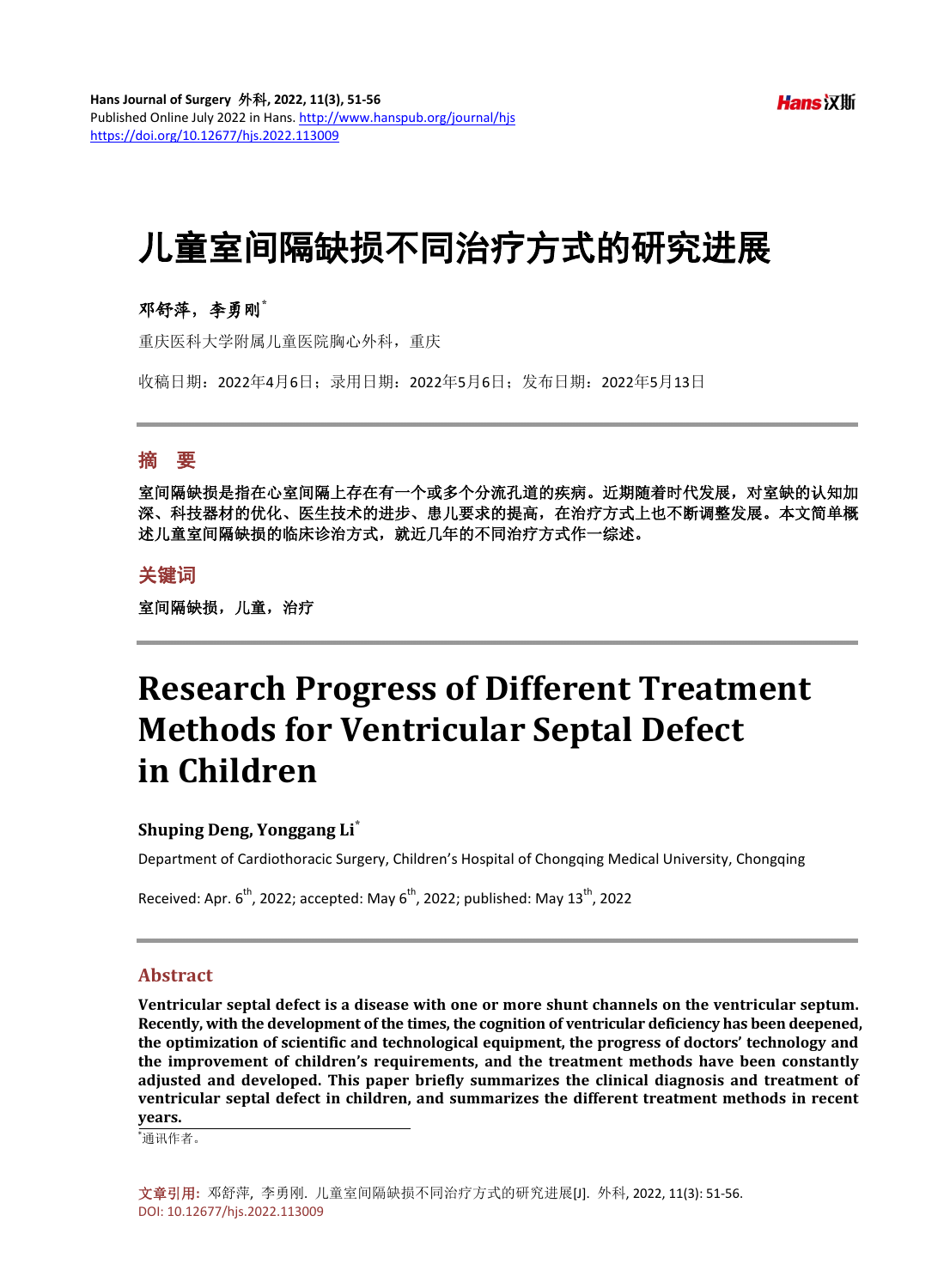## **Keywords**

#### **Ventricular Septal Defect, Children, Treatment**

Copyright © 2022 by author(s) and Hans Publishers Inc. This work is licensed under the Creative Commons Attribution International License (CC BY 4.0). <http://creativecommons.org/licenses/by/4.0/>

 $\odot$  $\sqrt{c}$ Open Access

## **1.** 前言

在胚胎发育初期,因为心脏及大血管形成障碍或发育异常而引起的疾病总称为先天性心脏病[\[1\]](#page-4-0)。在 目前已知的先心病分类下,室间隔缺损总占比 30%~40%是所有先心病畸形里比例最高的,最为常见的[\[2\]](#page-4-1)。 就目前数据初步统计,先天性心脏病在新生儿中占比约 9‰在全球范围内。近几十年来随着科技的发展, 外科手术的方式也在不断更新,先心病的死亡率逐年减低,生存时间延长,甚至 90%以上的患者可以成 功存活到 18 岁以上[\[3\]](#page-4-2)。室间隔缺损诊断的范围很广泛,可以单独孤立的存在,也可以与其他先心病畸形 合并存在。简单来说,室间隔缺损的临床表现根据疾病程度的不同可从无到严重的心力衰竭。结合相关 辅助检查可以明确诊断。随着心内科和胸心外科医师对技术上的精益求进和患儿及家属对于手术期望的 不断提高,室间隔缺损的治疗成功率逐年上升,且新型治疗方式应运而生。传统外科手术的巨大创伤一 定程度限制了开胸体外循环手术的推广,微创、安全的介入治疗应运而生并不断发展[\[4\]](#page-4-3)。室间隔缺损主 要以传统体外循环下外科手术矫治为主要治疗手段,但非体外循环的手术也逐渐在临床展开[\[5\]](#page-4-4)。针对不 同方式的治疗,近期效果也各有差异,如何直观评估差异并为临床治疗方式选择提供依据,目前还待进 一步研究。本文简单概述室间隔缺损的临床诊治方式,主要讨论室间隔缺损的不同治疗研究进展。

## **2.** 正文

## **2.1.** 室间隔缺损的简要概述

室间隔缺损在解剖学角度上讲,是指在心室间隔上存在有一个或多个分流孔道。室间隔缺损可以单独 孤立存在,也可以成为组成复杂先天性心脏病的一份子。按照病因可分为原发性室间隔缺损和继发性室间 隔缺损(即获得性室间隔缺损)。一部分患儿无明显临床症状。但往往缺损越大,分流越大,对临床症状的 影响就越大。单一的室间隔缺损的患儿往往与同龄儿无太大差异,无明显口唇紫绀或发育迟缓。但心脏杂 音,往往是体检中发现无症状室间隔缺损的重要通道。心脏超声是怀疑室间隔缺损时的首选辅助检查,同 时 X 线、心电图、心导管检查、心血管造影根据实际情况也有所使用。室间隔缺损的诊断相对容易,结合 患者的症状和体征以及辅助检查可以初步判定。且针对室间隔缺损的治疗方式,根据不同情况也有所不同。

#### **2.2.** 观察治疗

对于部分无症状、缺损小、分流量少的室间隔缺损患儿,疾病没有影响到患儿的成长和生活,可按 时随访缺损的变化,观察有无症状的新发。若无明显进一步的加重。

## **2.3.** 药物治疗

就目前的治疗方向,暂时没有研究表现有具体药物可以直接缩小室间隔缺损的大小帮助缺损的愈合。 所以这里的药物治疗往往指手术之后的辅助治疗。总体而言根据手术方式的选择,术后用药也大有不同。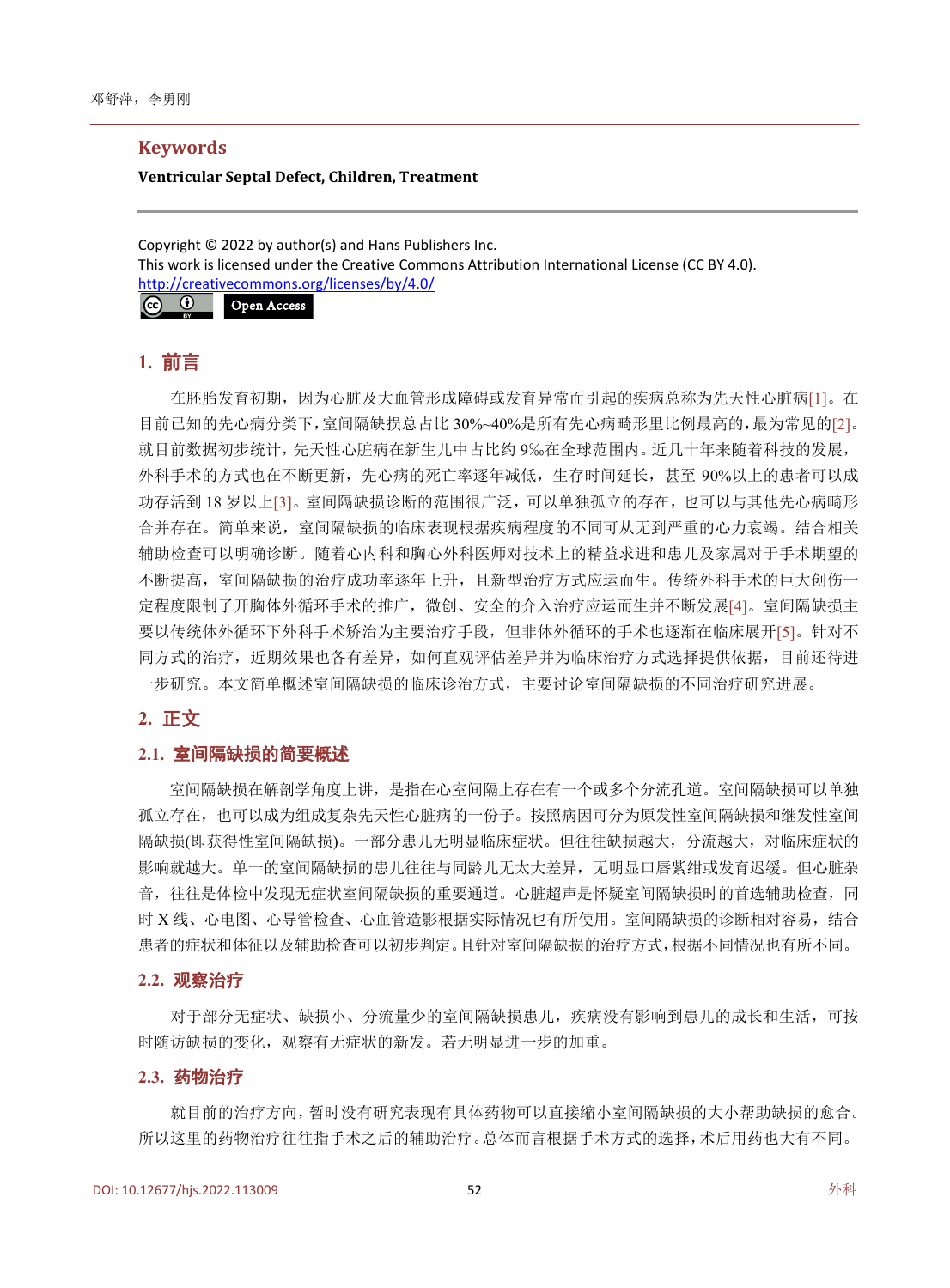常见的有强心、利尿、扩血管、降肺动脉高压、抗血小板等。

#### **2.4.** 手术治疗

手术治疗室间隔缺损是目前公认的最有效的治疗手段。有观点认为,室间隔缺损在患儿 1 岁内有机 会自行闭合,故手术的年龄根据不同的病情,也有所调整。对于儿童来说,手术多为气管插管下的全身 麻醉,故对患儿本身条件也有一定要求。手术前应积极处理室缺的并发症,如肺炎、心衰。若心肺功能 较差,可以好转后手术,必要时限期手术。但若室间隔缺损已经严重威胁到患儿的生命,且使用非手术 方式不能控制,择可亚急诊手术。根据具体的手术方式,可分为下述几类。

#### **2.4.1.** 肺动脉环缩术

是一种姑息性手术,主要针对室间隔缺损较大的婴儿。因为过去对于低龄婴幼儿的手术方式还不成熟, 限制较大,使用这种方式来减少肺动脉血流,防止肺动脉压力增高对心脏造成不可逆的损害,帮助低龄患儿 安全度过疾病早期,待年龄合适后再行其他手术治疗。但目前由于婴幼儿体外循环的发展,目前几乎不采用。

#### **2.4.2.** 体外循环下心内直视修补手术

是目前最为传统的治疗室间隔缺损的手术方式,应用患儿数量较大,研究比较成熟。且适应各种类 型的室缺患儿,不只是单一的室缺,合并其他心血管畸形时也可以同样适用。其中最为重要的是体外循 环技术的发展,让打开心脏后进行操作不再成为一个难题。这里的体外循环相较于人体自身的心血管循 环,是完全人工建立的外部循环系统,主要用于暂时代替人体心脏泵血功能,让心脏在停止工作的情况 下,仍然能够将含氧血输送到身体各处,供给其余脏器运作的养料。同时使心脏处于无血状态,打开心 脏时不会因为鲜血而阻挡视野。在先天性心脏病矫治过程中,主要使用心肺转流为心脏和大血管手术创 造良好的手术环境。

主要手术过程可以概括如下:在全身麻醉下患儿平躺仰卧在手术床上,气管插管下呼吸机辅助通气, 胸部消毒铺巾,暴露手术视野。修补组需切开胸骨暴露心脏,建立体外循环,切开心脏暴露缺损部分, 使用人工补片或心包补片采用线缝方式修补缺损,关闭心脏,在食道超声帮助下初步评测修补后血流情 况,顺利关胸。

优势在于术者能够拥有较好的手术视野,可以直接面对无血心脏,对于缺损的性质可以直接判断, 选择最合适的修补片及修补方式。且若存在其他心内畸形时,可以同时手术处理,减少多次手术的损伤。 但缺点同样显而易,手术本身对于手术医生要求较大高,且常需要 3 人同时配合手术;手术切口大,不 仅在于胸廓切口,且心脏上也要一定长度的切口,才能保证缝补过程顺利进行[\[6\]](#page-4-5);同时体外循环本身有 一定几率会导致全身的炎症反应等[\[7\]](#page-4-6)。

部分研究表明,体外循环下心内直视修补手术的适应室间隔缺损的类型最为广泛,故而常用于复杂 先心的治疗。但在患儿基础条件及缺损的类型、大小基本一致排除个别复杂先心的影响时,修补手术与 其他手术方式相比,能够得到同样有效治疗,在死亡率上并无明显差异。但在术后短期比较中,修补手 术有着住院时间更长,呼吸机使用时间更长的劣势[\[8\]](#page-4-7)。有研究表明,在长期随访 6 月~5 年,修补手术术 后在心律失常,感染性心内膜炎、溶血、残余分流等并发症上与其他手术治疗并无差异[\[9\]](#page-4-8)。

#### **2.4.3.** 非体外循环下手术

随着医学器材的发展,医生可操作方式增加,摒弃掉体外循环的辅助,微创封堵这项技术应时而生。 此项技术在临床的应用[10],不仅满足了患者对于手术安全有效的需求[\[11\]](#page-4-9),同时也让伤口变得美观[\[12\]](#page-4-10), 极大的减少了患者对术后创伤的心理阴影,为多数患者带来了福音[\[13\]](#page-4-11)。微创封堵主流上分为两类: X 线 暴露下导管介入室间隔缺损封堵术[\[14\]](#page-4-12),食道超声引导下室间隔缺损封堵术[15] [16]。上述两类方式,在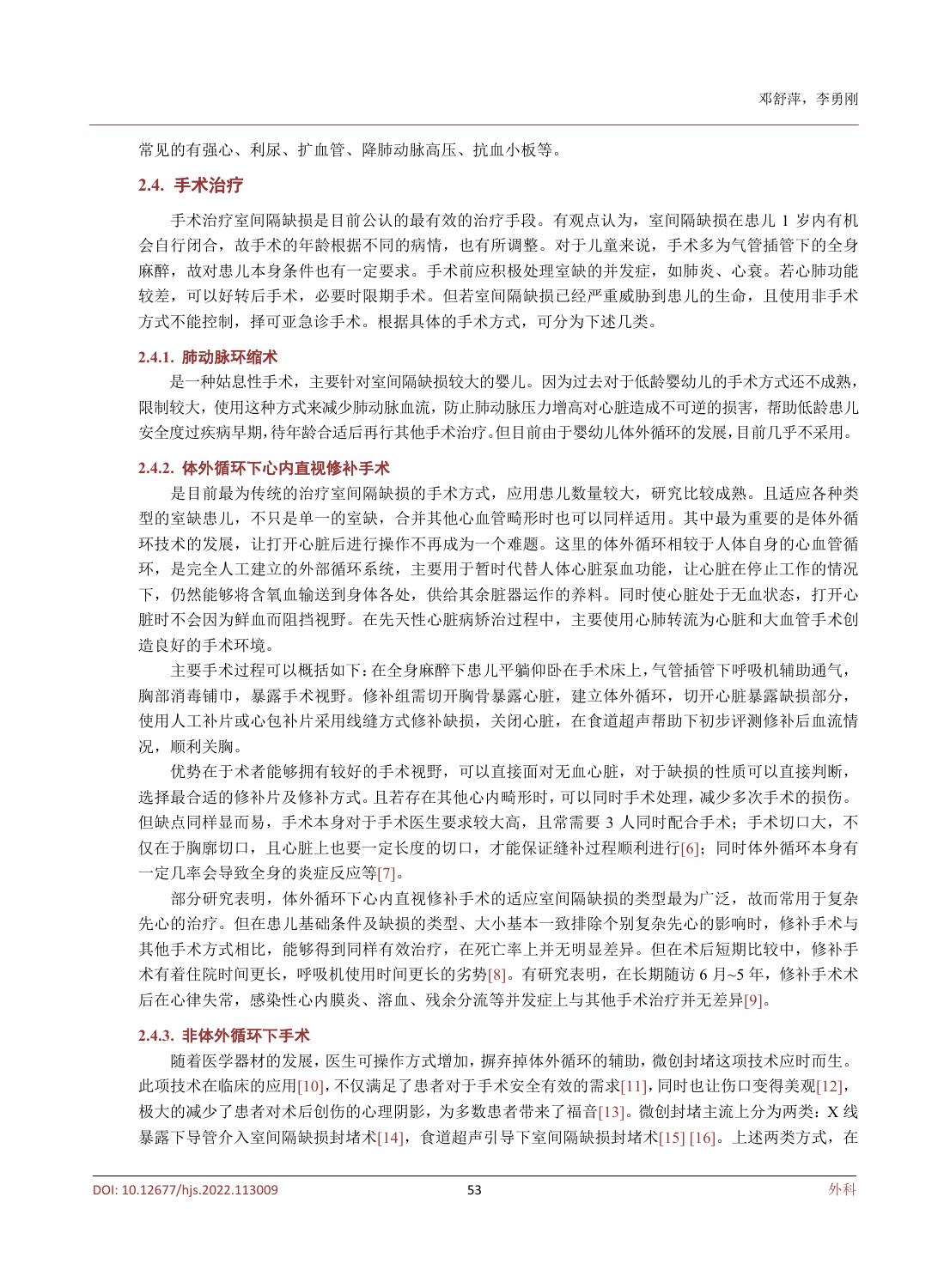医院时往往前者内科医生使用,后者外科医生使用。

1、X 线暴露下导管介入室间隔缺损封堵术

这种手术需要在大型造影室经行。手术过程: 患儿在全身麻醉后平躺于造影台上, 首先在 X 线下进 行造影检查明确室间隔缺损的性质,即穿刺右侧股静脉和股动脉,利用穿刺点穿猪尾巴导管。建立以下 环形轨道,从股静脉开始,经过下腔静脉、右心房、右心室、室缺、左心室、升主动脉,最后经降主动 脉到达股动脉。根据缺损的性质选择合适封堵器,经过股静脉一侧送入输送鞘和封堵器以封堵缺损。封 堵后再行 X 线下造影同时予以超声辅助,明确封堵效果,确认无误后释放封堵器,退出血管内器材,穿 刺点加压包扎。

优点上很明显,是一种完全的介入操作,完全不用暴露病灶,对于胸部无损伤。除了腿部穿刺点,没 有其余伤口,更不需要缝合,在美观上最优。缺点上除了明显的辐射暴露损害,造影剂会加重患儿肾脏 负担。对于室缺患儿来说,不是所有患儿都能行此手术,对于患儿的年龄体重要求更高,要有足够良好 的血管条件才能有机会。且血管内导管本身对于血管不是绝对安全,有一定损伤血管甚至刺破血管的风 险。有研究在共有 168 例患者时发生周围血管损伤并发症,总发生率 7.58% [\[17\]](#page-4-13)。且手术有一定失败的 几率,有部分学者研究在 46 例患儿行本手术时,成功率只有为 86.96% [\[18\]](#page-5-0)。

2、食道超声引导下室间隔缺损封堵术

这种手术主要在于超声医生和手术医生的完美配合。手术过程:先使用食道超声进行连续多切面扫 查,判断室缺的部位、大小、与主动脉及三尖瓣的距离,明确与术前心脏彩超结果基本吻合,判断适用 封堵手术且有适用的封堵伞,选择适当切口暴露部分心脏,在心脏入路处行荷包缝合,将封堵器导管从 缝合中心穿入心脏内部,在食道超声显示下调整导管位置同时释放封堵伞,明确封堵伞恰好堵住缺损处 且已夹紧周围组织,评测情况后退出导管,缝合伤口。

优点上摒弃掉昂贵的体外循环机器,只需要一台食道超声机器。相较于导管介入手术,没有了暴露 在 X 线下的风险,避免辐射对术者及患者的损害。不经过外周血管,可避免血管损伤,适用于年龄更小 的患儿[19]。且能在操作前中后持续适用食道超声检测缺损情况[\[20\]](#page-5-1) [\[21\]](#page-5-2)。由于与体循手术前期准备相同, 在发生缺损未达封堵条件或封堵失败后,可以立即更改进行为体外循环下心内直视修补手术,只需将缺 口适当延长即可,无需另作切口[\[22\]](#page-5-3) [\[23\]](#page-5-4)。但相较于导管介入手术的缺点,从手术过程来看也很明显,胸 部仍有伤口,且心脏依然有损伤[24]。

#### **3.** 预后

目前研究表明围手术期,室损的死亡率小于 1%,但室缺合并有其他心内畸形时,则死亡率高于单一 室缺。且预后效果,与患儿本身条件关系较大。年龄越小、体重越低死亡率越高。例如年龄小于 6 个月 体重小于 6 kg 的[\[25\]](#page-5-5), 围手术期死亡率约高达 20% [\[26\]](#page-5-6) [\[27\]](#page-5-7)。目前治疗室间隔缺损的三种主流手术方式, 在手术过程中都有自己的判断方式,在术中纠正缺损方面效果无明显差距,只是修补手术范围更广泛。 从而,修补手术伤口更大,在手术时间和术中出血量也就不占优势。且在术后短时间来看,修补手术比 微创手术的术后住院时间更长、呼吸机使用时间更长,即一定程度上花费更高[\[8\]](#page-4-7) [\[18\]](#page-5-0)。修补手术术后需 服用强心、利尿及扩血管的药物帮助恢复,而微创手术则需要服用抗凝药物预防血栓在封堵器周围形成。 在术后长期随访观察后,在术后并发症如残余分流、房室传导阻滞等发生上无绝对性优劣。而两种微创 手术,除了手术时的操作差异,术后预后上基本相同[28]。

#### **4.** 结论

室间隔缺损是最常见的先天性心脏病。年龄小缺损小时有机会自行愈合,但大多数患者缺损会一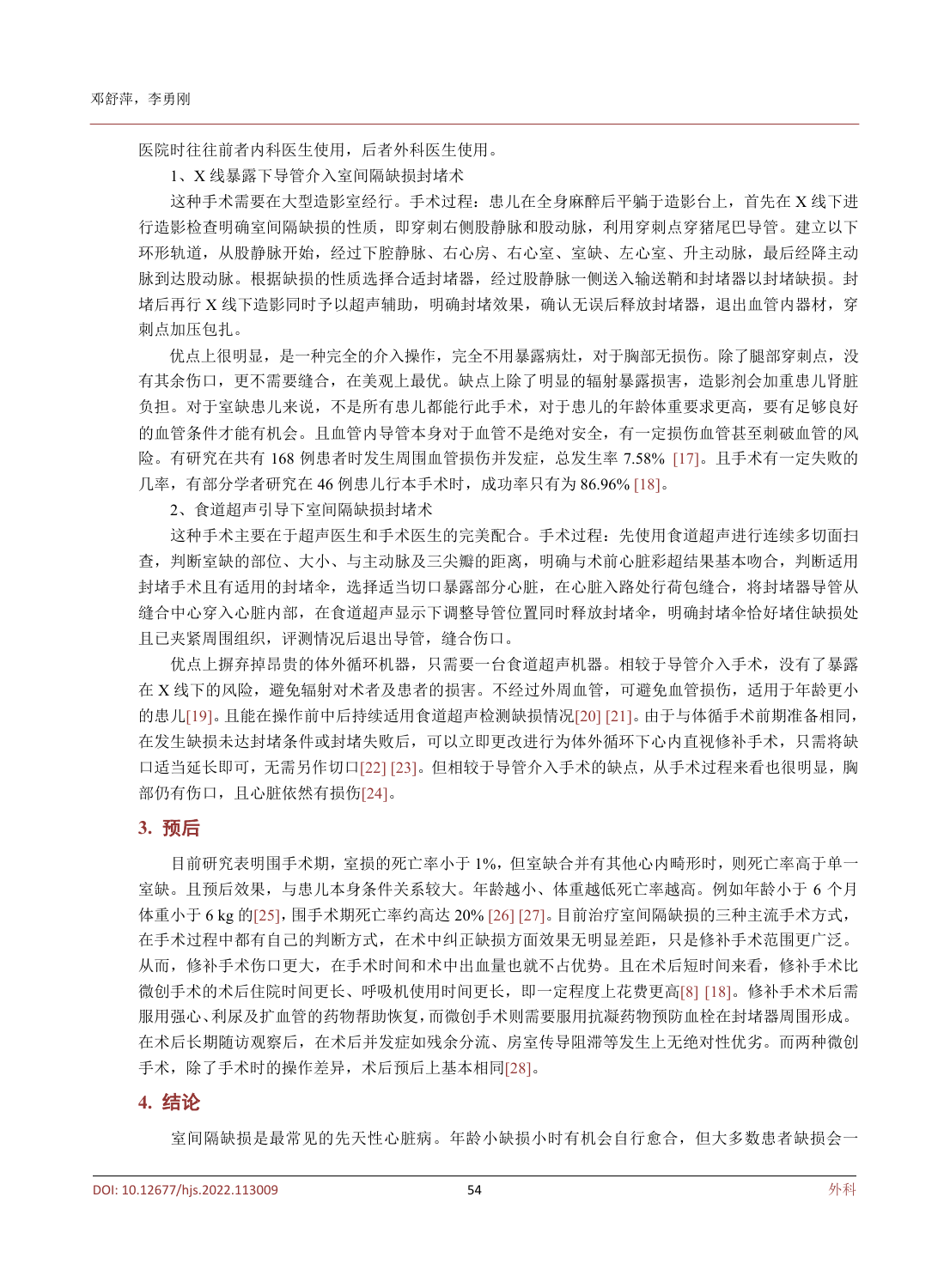直存在。对于需要干预的室缺,治疗方式也有不同。20 世界以来,随着世界科学的蓬勃发展,新型材 料的产生和新型技术的开展促进了医学的进步。鉴于医生对于自身技术的增长和患者对于治疗要求的 增加,手术逐渐从大创伤向小切口过渡。微创技术的进一步开展,也促进了心脏手术的发展。就室间 隔缺损而言,微创封堵手术在特定情况下逐渐取代了传统的体外循环下缺损修补手术的统治地位。室 间隔缺损的治疗最开始以体外循环下心内直视修补手术为主[\[29\]](#page-5-8) [\[30\]](#page-5-9) [\[31\]](#page-5-10),但随着医疗器械的逐渐进步,非 体外循环下手术逐渐应用在具体病例上[\[32\]](#page-5-11),我们应该积极制定成熟的封堵技术操作规范,提出疗效评 估标准[33] [34] [\[35\]](#page-5-12)。部分研究已对成人或者室间隔缺损合并其他心内畸形的情况下有所研究。针对儿 童单纯室间隔缺损的治疗方式,还需更加直观地比较术后短时间内差异,并为临床治疗方式选择提供 有力依据。

## 参考文献

- <span id="page-4-0"></span>[1] Penny, D.J. and Vick, G.W. (2011) Ventricular Septal Defect. *Lancet*, **377**, 1103-1112. [https://doi.org/10.1016/S0140-6736\(10\)61339-6](https://doi.org/10.1016/S0140-6736(10)61339-6)
- <span id="page-4-1"></span>[2] 龚丁旭, 张本青, 林野, 张琳, 马凯, 刘锐, 等. 室间隔缺损介入封堵术后并发症的外科治疗[J]. 中国循环杂志, 2020, 35(8): 777-780.
- <span id="page-4-2"></span>[3] 陈莎莎. 潘文志, 管丽华, 张晓春, 周达新, 蒋世良, 等. 《2020 ESC 成人先天性心脏病管理指南》主要更新及 亮点解读[J]. 中国临床医学, 2020, 27(5): 871-880.
- <span id="page-4-3"></span>[4] 泮思林. 中国儿童先天性心脏病介入治疗回顾与展望[J]. 中国实用儿科杂志, 2019, 34(7): 578-582.
- <span id="page-4-4"></span>[5] Manning, P.B. (2018) Ventricular Septal Defect Closure: How I Teach It. *The Annals of Thoracic Surgery*, **106**, 324-326. <https://doi.org/10.1016/j.athoracsur.2018.05.042>
- <span id="page-4-5"></span>[6] Scully, B.B., Morales, D.L., Zafar, F., McKenzie, E.D., Fraser Jr., C.D. and Heinle, J.S. (2010) Current Expectations for Surgical Repair of Isolated Ventricular Septal Defects. *The Annals of Thoracic Surgery*, **89**, 544-551. <https://doi.org/10.1016/j.athoracsur.2009.10.057>
- <span id="page-4-6"></span>[7] 孟雄伟, 杨思远, 胡选义, 江添. 经胸封堵治疗房间隔、室间隔缺损的疗效[J]. 中国胸心血管外科临床杂志, 2018, 25(8): 715-718.
- <span id="page-4-7"></span>[8] 虞华. 经胸微创封堵术与传统体外循环手术在治疗室间隔缺损中的效果和安全性对比评价[J]. 系统医学, 2021, 6(24): 21-25.
- <span id="page-4-8"></span>[9] 涂洪强, 陈苏江, 张盛, 明腾, 段君凯, 邹勇. 经胸微创封堵与体外循环下修补治疗室间隔缺损的对比研究[J]. 江西医药, 2021, 56(11): 1917-1919+1954.
- [10] 孙勇, 朱鹏, 强海峰, 谢鹏, 陈林峰, 陈江华, 等. 超声引导下经皮房间隔缺损(ASD)封堵与心内直视修补手术 的疗效对比[J]. 名医, 2019(8): 74.
- <span id="page-4-9"></span>[11] Schubert, S., Kainz, S., Peters, B., Berger, F. and Ewert, P. (2012) Interventional Closure of Atrial Septal Defects without Fluoroscopy in Adult and Pediatric Patients. *Clinical Research in Cardiology*, **101**, 691-700. <https://doi.org/10.1007/s00392-012-0445-1>
- <span id="page-4-10"></span>[12] Carminati, M., Butera, G., Chessa, M., De Giovanni, J., Fisher, G., Gewillig, M., Peuster, M., *et al*. (2007) Transcatheter Closure of Congenital Ventricular Septal Defects: Results of the European Registry. *European Heart Journal*, **28**, 2361-2368. <https://doi.org/10.1093/eurheartj/ehm314>
- <span id="page-4-11"></span>[13] Butera, G., Carminati, M., Chessa, M., Piazza, L., Abella, R., Negura, D.G., *et al*. (2006) Percutaneous Closure of Ventricular Septal Defects in Children Aged <12: Early and Mid-Term Results. *European Heart Journal*, **27**, 2889-2895. <https://doi.org/10.1093/eurheartj/ehl340>
- <span id="page-4-12"></span>[14] Hill, K.D. and Einstein, A.J. (2016) New Approaches to Reduce Radiation Exposure. *Trends in Cardiovascular Medicine*, **26**, 55-65. <https://doi.org/10.1016/j.tcm.2015.04.005>
- [15] 移康, 许建国, 尤涛, 侯小东, 马龙, 王丹, 等. 放射线引导经皮封堵与超声引导经胸封堵治疗房间隔缺损疗效 比较的 Meta 分析[J]. 心肺血管病杂志, 2019, 38(5): 573-580.
- [16] 刘娟, 倪锐志, 包凡, 白文伟, 李敬, 宋蕊. 应变及应变率成像评价房间隔缺损患者封堵术后右心室功能变化[J]. 重庆医学, 2019, 48(11): 1887-1890.
- <span id="page-4-13"></span>[17] 李学香, 解强. 经股动脉或股静脉路径行心导管介入诊疗的周围血管损伤并发症——附单中心 2216 例次临床分 析[J]. 岭南心血管病杂志, 2019, 25(4): 416-420.